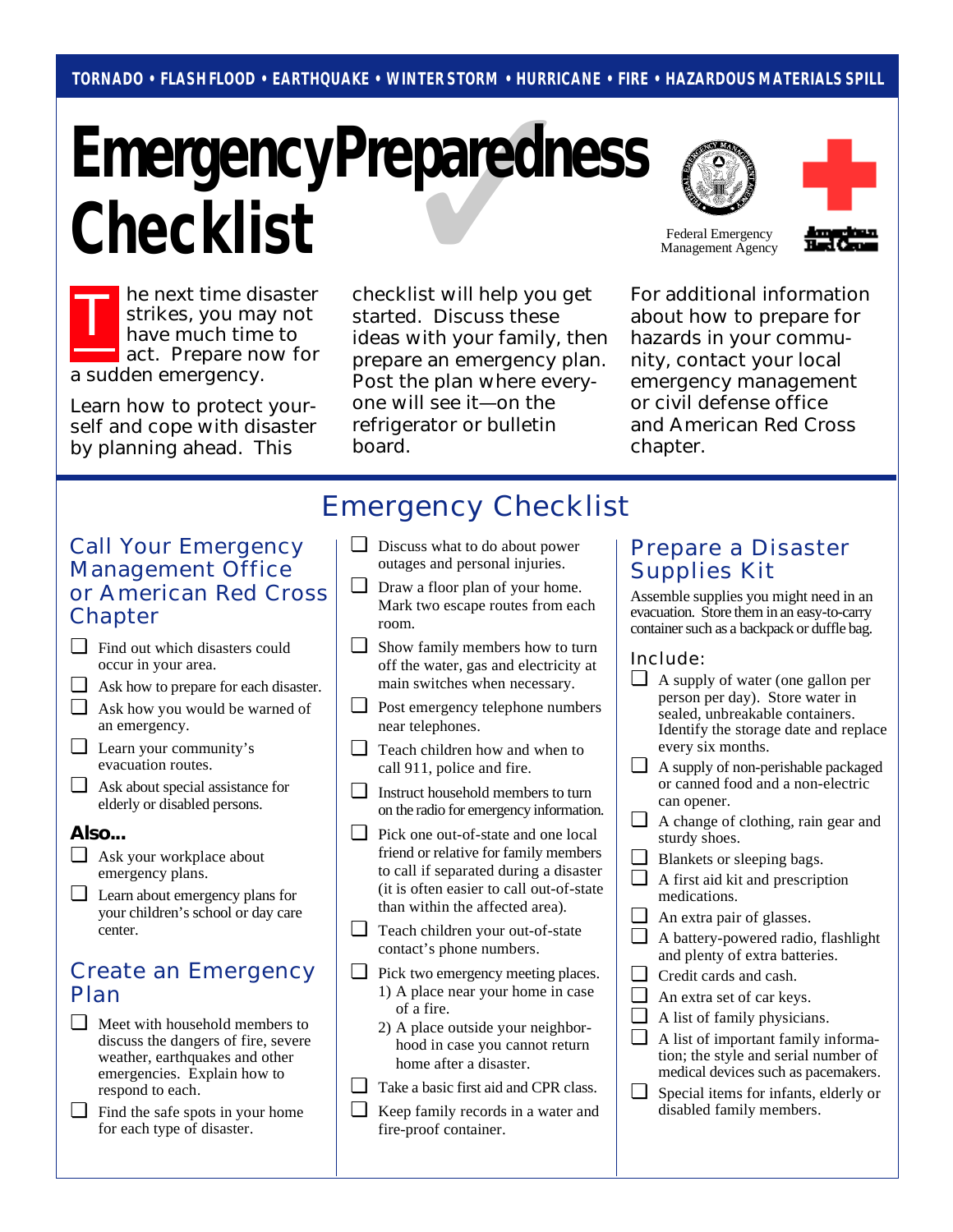## Emergency Plan

| Out-of-State Contact               |                                                                                                 |
|------------------------------------|-------------------------------------------------------------------------------------------------|
|                                    |                                                                                                 |
|                                    |                                                                                                 |
|                                    | Telephone (Day) __________________________(Evening)_____________________________                |
| <b>Local Contact</b>               |                                                                                                 |
|                                    |                                                                                                 |
|                                    | Telephone (Day)_________________________(Evening)_______________________________                |
| <b>Nearest Relative</b>            |                                                                                                 |
|                                    |                                                                                                 |
|                                    |                                                                                                 |
|                                    |                                                                                                 |
| <b>Family Work Numbers</b>         |                                                                                                 |
|                                    |                                                                                                 |
|                                    |                                                                                                 |
| <b>Emergency Telephone Numbers</b> | In a life threatening emergency, dial 911 or the local emergency medical services system number |
|                                    | Police Department                                                                               |
|                                    | Fire Department                                                                                 |
|                                    |                                                                                                 |
| <b>Family Physicians</b>           |                                                                                                 |
|                                    |                                                                                                 |
|                                    |                                                                                                 |
|                                    |                                                                                                 |
| <b>Reunion Locations</b>           |                                                                                                 |
| 1. Right outside your home         |                                                                                                 |
|                                    | 2. Away from the neighborhood, in case you cannot return home                                   |
|                                    |                                                                                                 |
|                                    |                                                                                                 |
|                                    |                                                                                                 |
|                                    |                                                                                                 |

### Escape Plan

n a fire or other emergency, you may need to evacuate your house, apartment or mobile home on a moment's notice. You should be ready to get out fast.

Develop an escape plan by drawing a floor plan of your residence. Using a black or blue pen, show the location of doors, windows, stairways, and large furniture. Indicate the location of emergency supplies (Disaster Supplies Kit), fire extinguishers, smoke detectors, collapsible ladders, first aid kits and utility shut off points. Next, use a colored pen to draw a broken line charting at least two escape routes from each room. Finally, mark a place outside of the home where household members should meet in case of fire.

Be sure to include important points outside such as garages, patios, stairways, elevators, driveways and porches. If your home has more than two floors, use an additional sheet of paper. Practice emergency evacuation drills with all household members at least two times each year.

### Example:

**Floor one**

**MRANE** mie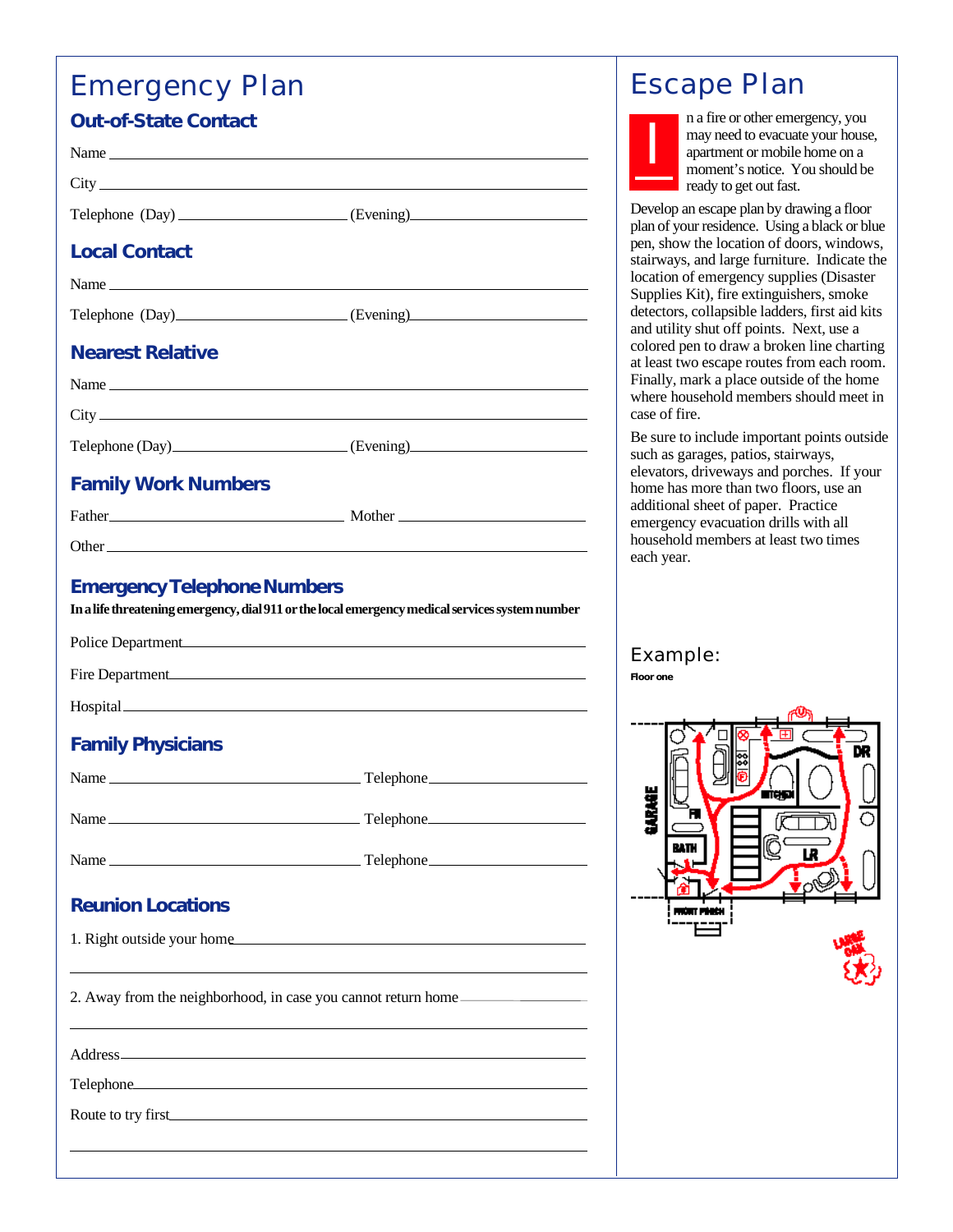